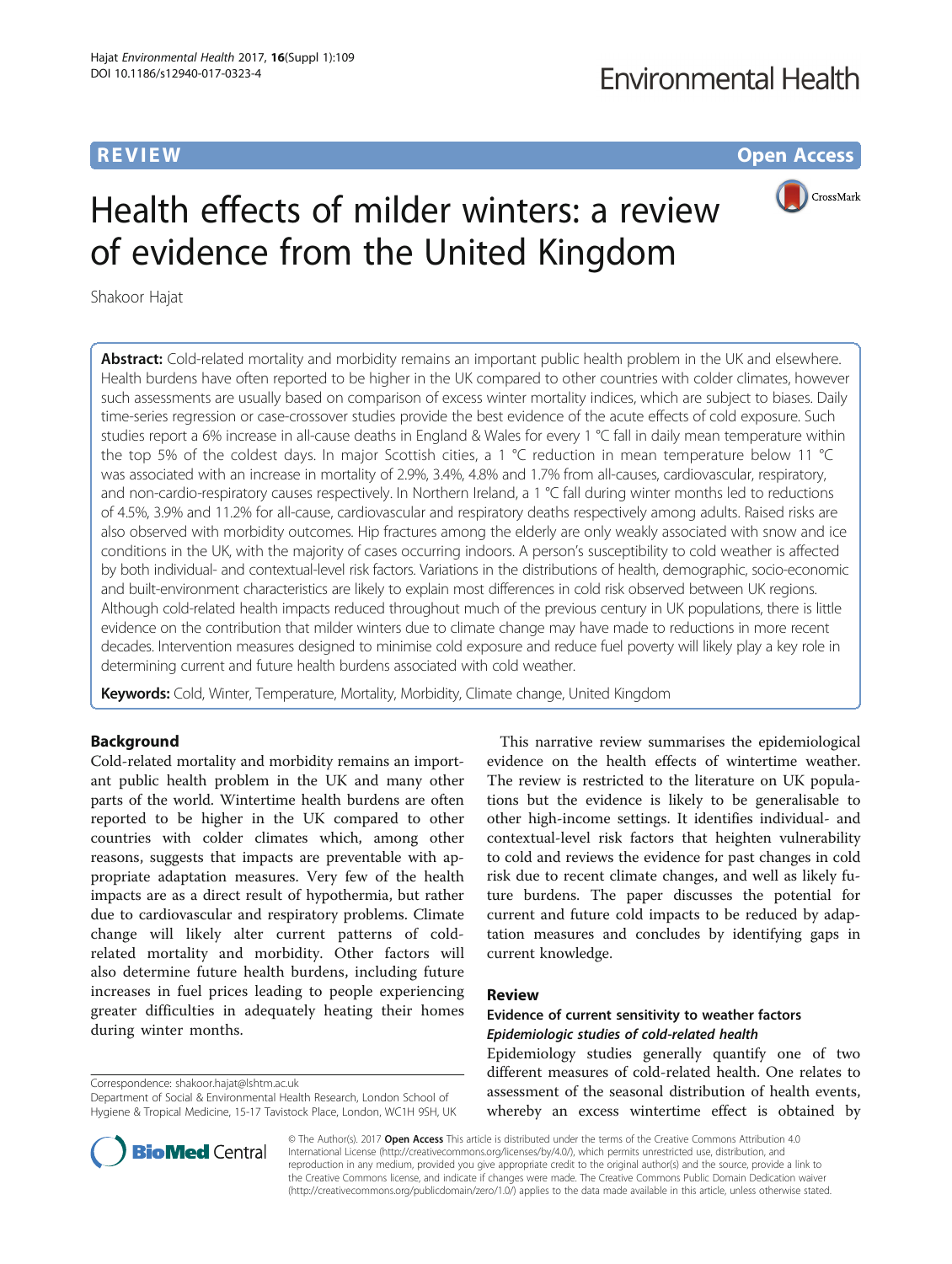measuring the number of health events occurring in the winter months compared to at other times of the year. The most commonly used metric is the Excess Winter Mortality (EWM) Index, which considers the average daily number of all-cause deaths occurring during December-March (for northern hemisphere countries) compared to the average daily number occurring in the preceding August-November and the following April-July [\[1](#page-6-0)]. This excess is observed to be high in the UK, Ireland and Portugal compared to many other parts of Europe, including the colder Scandinavian countries [[2, 3](#page-6-0)]. However, international comparisons can be difficult to interpret due to differences in the seasonal distribution of deaths between countries – for example, in England the cold period is largely concentrated in the months of December to March, which are the months used in the numerator of the EWM index, whereas in colder countries the cold period lasts longer. The index is also difficult to interpret in other ways – cold-related deaths also occur outside of the Dec-March period, which biases the EWM since they contribute to the denominator of the calculation. Seasonal factors other than weather may also contribute to the winter excess (e.g. influenza activity) and the index can also be influenced by unusual mortality patterns at other times of the year used in the comparison months, such as deaths during a heatwave. The main advantages and disadvantages of using excess winter mortality indices to determine wintertime health burdens are listed in Table 1 [[4\]](#page-6-0).

For the reasons listed, the EWM index is not an appropriate indicator of health burdens associated with wintertime weather. Indeed, there is very little correlation between recent Office for National Statistics (ONS) reports of annual excess winter deaths for England and Wales and the severity of wintertime weather experienced. Analysis of EWM to draw conclusions about cold-related health impacts can therefore lead to spurious findings [[5\]](#page-6-0).

By contrast, the second type of epidemiologic evidence measures the explicit effects of weather on health whilst controlling for underlying seasonal patterns. These studies are usually based on time-series regression analysis, which requires data consisting of sequences of health events and exposures measured at regular intervals of time, for example the daily number of deaths in relation to daily fluctuations in temperature in a particular location over a period of a few years [[6\]](#page-6-0). An alternative study design is the case-crossover approach [[7\]](#page-6-0). Because these type of studies provide the best evidence of acute effects of cold exposure, they are the focus for the literature reviewed in this paper.

Mortality & morbidity outcomes Time-series regression and case-crossover studies show that in many settings there is a U- or a V-shaped relationship between year-round ambient temperature and health, with the number of adverse impacts occurring in a gradual, often linear, fashion in relation to a fall in temperature during winter months. Cold effects are therefore often presented as an increased risk in mortality/morbidity per unit decrease in the temperature measure. The strength of the cold effect may vary across cities and countries depending on differing climatic, demographic and socioeconomic profiles. In UK specific studies, a 6% increase in all-cause deaths was observed in England & Wales for every 1 °C fall in daily mean temperature within the top 5% of the coldest days of the year, and deaths from respiratory diseases were the most sensitive among these [[8\]](#page-6-0). In major Scottish cities, a 1 °C reduction in mean temperature below 11 °C was associated with an increase in mortality of 2.9%, 3.4%, 4.8% and 1.7% from allcauses, cardiovascular, respiratory, and non-cardiorespiratory causes respectively [[9\]](#page-6-0). In Northern Ireland, a 1 °C fall in temperature during winter months resulted in a 4.5% increase in all-cause mortality among adults and a 3.9% and 11.2% increase in cardiovascular and respiratory deaths respectively [\[10](#page-6-0)]. In an analysis of deaths from natural causes in 15 European cities, the cold-related relative risk in London was higher than in the colder cities of Helsinki, Prague and Stockholm, but

Table 1 Advantages and disadvantages of using an excess winter mortality index to determine wintertime health burdens

| Advantages:                                                                                                                                                                                                                                                                                                                                       | Disadvantages:                                                                                                                                                                                                                                                                                                                                                                                                                                                                                                                                                                                                                                                                                                                                                   |
|---------------------------------------------------------------------------------------------------------------------------------------------------------------------------------------------------------------------------------------------------------------------------------------------------------------------------------------------------|------------------------------------------------------------------------------------------------------------------------------------------------------------------------------------------------------------------------------------------------------------------------------------------------------------------------------------------------------------------------------------------------------------------------------------------------------------------------------------------------------------------------------------------------------------------------------------------------------------------------------------------------------------------------------------------------------------------------------------------------------------------|
| • It is easy and quick to calculate. If daily or even seasonal mortality<br>counts are available, the formula can be applied without advanced<br>statistical methods.<br>• It is readily understood by the lay public and policymakers.<br>• It can measure the full excess at wintertime, without missing many<br>deaths due to delayed effects. | • It is crude. Seasonal changes in health do not occur according<br>to fixed calendar dates.<br>• Not all deaths due to cold are during the winter, and not all of<br>the winter excess is due to cold.<br>• International comparisons are complicated by potential differences<br>in the distribution of wintertime deaths and the length of the<br>winter period.<br>• The ratio may be sensitive to the periods used in the denominator,<br>e.g. if summer months are included the occurrence of a heat-wave<br>may artificially reduce the index.<br>• It doesn't allow for identification of which weather factors are<br>important for health or for the specific conditions, e.g. are<br>cold-spells occurring early in the winter worse than later ones? |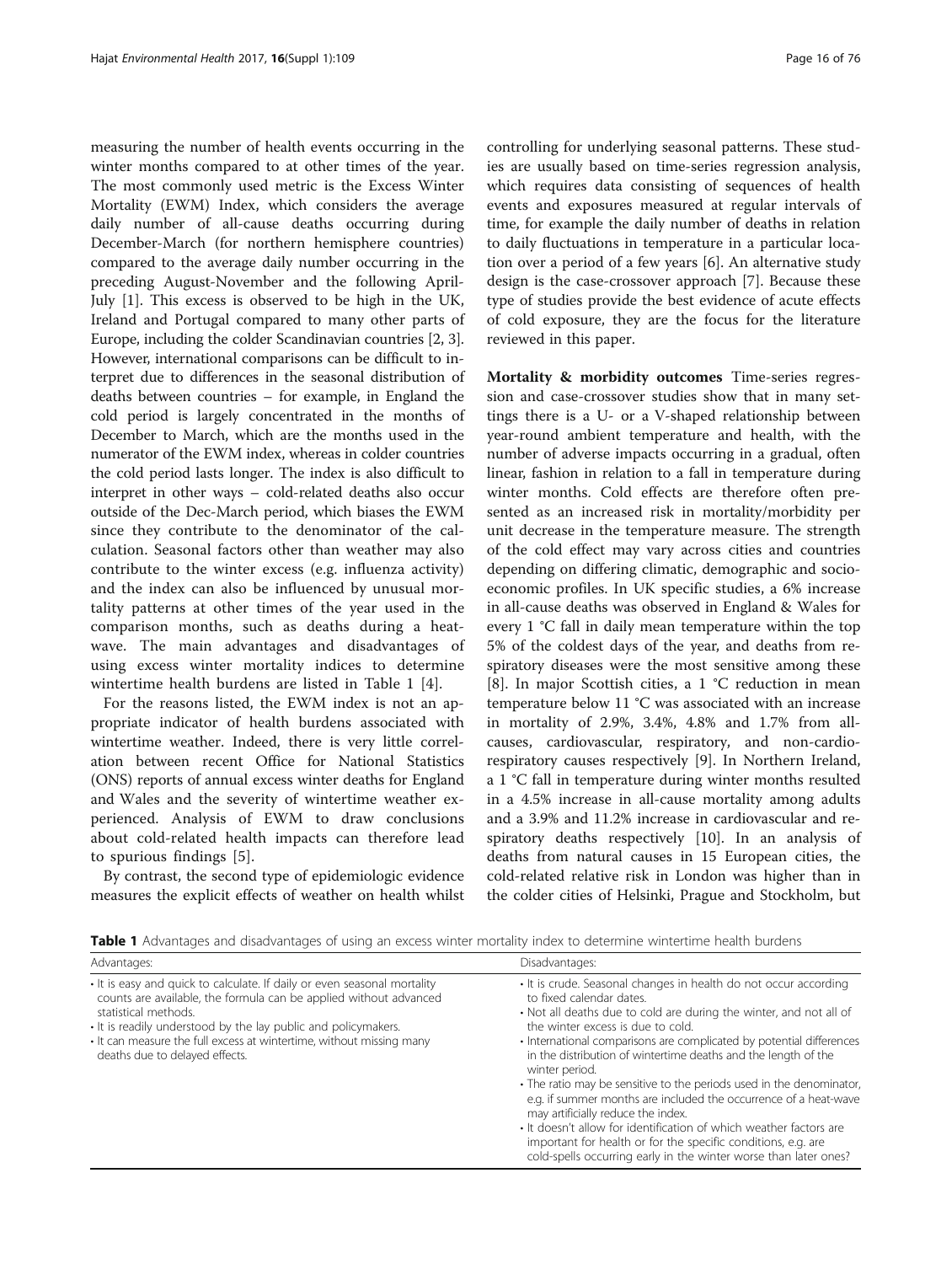lower compared to most of the other cities studied [\[11](#page-6-0)]. However, the above results do not take into account the frequency of cold days experienced and so do not necessarily reflect total cold attributable burdens. An international comparison that quantified attributable fractions reported that cold was responsible for proportionally less deaths in the UK compared to China, Japan or Italy [\[12](#page-6-0)].

Low temperatures have also been associated with raised risks in morbidity outcomes in the UK, including emergency hospital admissions for respiratory diseases [[13\]](#page-6-0) and myocardial infarctions, [\[14\]](#page-6-0) GP consultations for respiratory problems, [[15\]](#page-6-0) activation of implantable cardioverter defibrillators among cardiac patients, [[16](#page-6-0)] and delayed ambulance call response times [[17](#page-6-0)]. Most recently, the utility of using data from the Emergency Department Syndromic Surveillance System was demonstrated to provide timely indication of public health impacts in relation to cold weather [[18](#page-6-0)].

Delayed effects Cold effects can be delayed by up to a few weeks following initial exposure, originating the need to consider exposure effects over multiple days. In general, cold effects on cardiovascular diseases have been shown to be more immediate than on respiratory causes [[19\]](#page-6-0). Unlike with hot weather, there is no evidence that there are additional impacts on health when cold conditions occur on consecutive days as part of a cold-spell [[20\]](#page-6-0). Also unlike with heat-related deaths in the UK, there is little evidence of short-term displacement of cold-related deaths, indicating they do not predominantly occur in already frail individuals who may have been expected to die anyway within a short space of time [[11\]](#page-6-0).

Snow and ice In general, there are increased rates of emergency hospital admissions for falls associated with harsh winter conditions [[21\]](#page-6-0). Hip fractures among elderly groups are only weakly associated with snow and ice conditions in the UK, [[22](#page-6-0)–[25](#page-6-0)] with the great majority of falls resulting in a fractured hip occurring indoors. Fractures of the forearm and wrist are more strongly linked to cold and icy weather [[26\]](#page-6-0).

### Vulnerable groups

A person's susceptibility to cold weather is affected by both individual and contextual-level risk factors [[27](#page-6-0)].

Age The most important risk factor for cold-induced illness and death is advanced age [\[28](#page-6-0)]. An elevated mortality risk is observed in all age groups, but the risk increases steeply for elderly people. The elderly have reduced ability to thermoregulate their bodies and in other ways are also more susceptible to the effects of cold exposure [\[27](#page-6-0)]. Although snow and ice contribute to the risk of injuries and falls, the relationship is more complex when stratified by age. Younger, working-age adults are most sensitive to snow and ice-related fractures, [[29](#page-6-0)] resulting in greater activity days lost. Risks associated with injuries tend to be comparatively low – an analysis of 21 emergency departments across England reported a 3.2% increase in adult trauma admissions associated with a 5 °C drop in minimum temperature, e.g. due to a severe night-time frost [\[30\]](#page-6-0).

Pre-existing illness Underlying diseases can modify blood pressure, circulation and perspiration rates, leading to increased cold risk [\[27\]](#page-6-0). Evidence for the UK generally indicates that respiratory diseases are the most sensitive to changes in temperature, but cardiovascular outcomes contribute a higher attributable burden because of the greater frequency of cardiovascular events [[8, 31](#page-6-0)]. Specific cardiovascular diseases shown to be associated with cold include myocardial infarction [[14](#page-6-0)] and stroke [\[32\]](#page-6-0). Among respiratory categories, chronic obstructive pulmonary disease (COPD) is strongly linked with wintertime weather and has been the outcome of intervention studies conducted within the home [[33](#page-6-0)] and of preventative care informed by a health forecasting and alert system [[34\]](#page-6-0). Many infectious diseases, including influenza, are seasonally distributed, but the contribution of weather factors to such outcomes is not clear.

Sex Women may have slightly greater risk of coldrelated death than men, but the difference is likely to be partly explained by differences in the age distribution. Women are also more likely to be living alone which can also heighten risk. An analysis of cold deaths in a cohort of elderly people from UK general practices found a greater risk in women: age-adjusted relative risk of 1.08 (95% CI 0.99 to 1.19) compared to men [[28\]](#page-6-0).

Rurality The evidence for differences in effects by rurality is inconclusive. Excess winter mortality in the UK is reported not to vary by population density, [\[35\]](#page-6-0) although living in a rural area may increase any effect of socioeconomic deprivation [\[8](#page-6-0)].

Socio-economic status and fuel poverty Evidence on the effect of socio-economic status is inconsistent, despite expected relationships between poverty, poor home heating and wintertime health [[36](#page-6-0)]. No clear modification of risk by socio-economic gradient has been reported in several UK studies [[8, 28, 37\]](#page-6-0). In the UK, social housing is often well heated and more energy efficient than housing in the owner-occupier and privately rented sectors [[38\]](#page-6-0). However, the 2012 Hills review of fuel poverty and other reviews relevant to the UK refer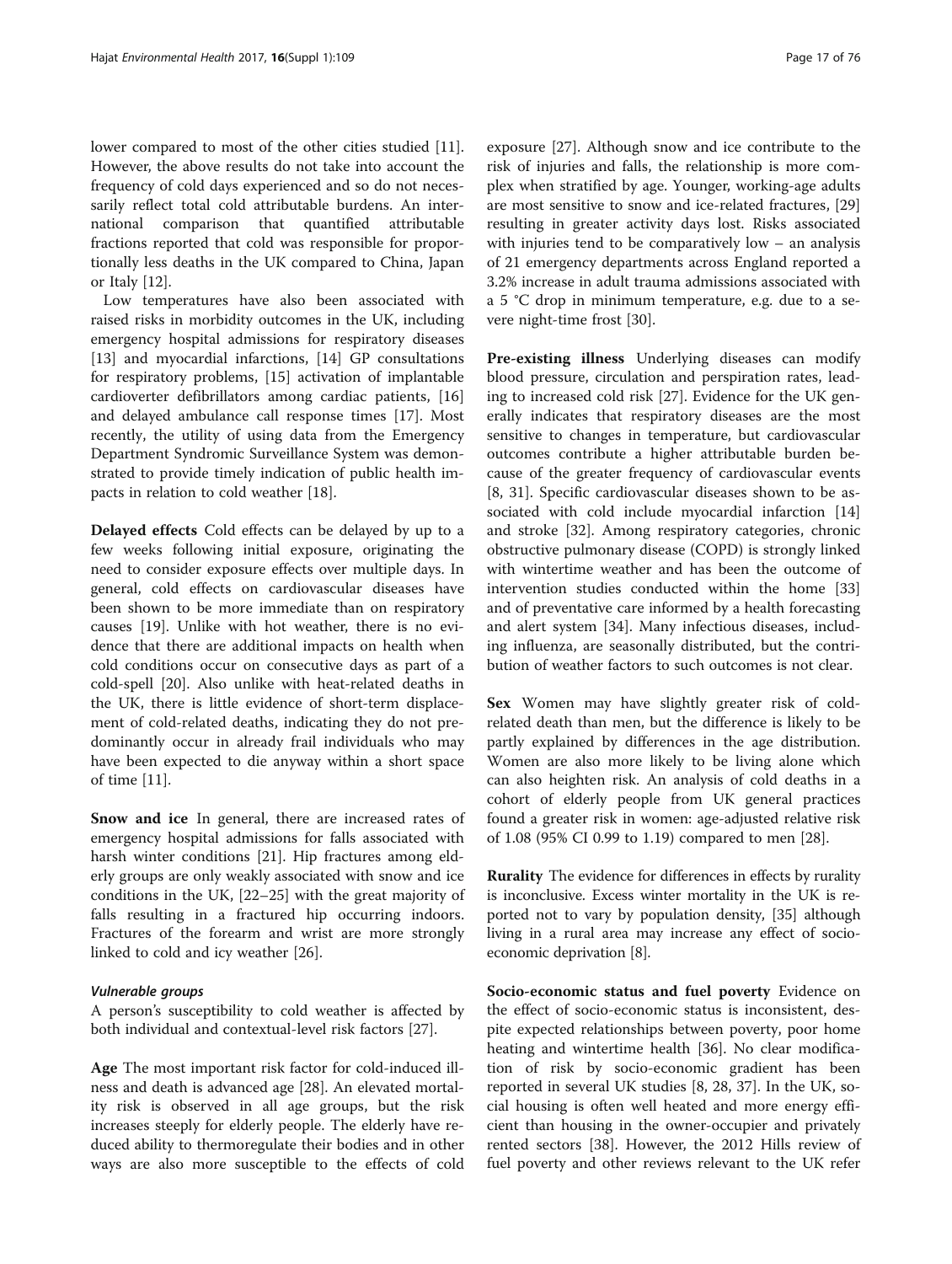to evidence on a range of health outcomes likely to be adversely affected by fuel poverty, including psychosocial wellbeing and quality-of-life measures [\[39](#page-6-0)–[41\]](#page-6-0).

Housing Evidence on associations between housing and wintertime health is limited [\[42](#page-6-0)]. There is some observational evidence for the UK that vulnerability to cold is less in newer build and more energy efficient homes [[38\]](#page-6-0). Analysis of data from the Health and Lifestyle Survey showed that, in Britain, housing quality tends to be worse in areas of colder climates, and that this leads to higher risk of hypertension [[43\]](#page-6-0). In addition, a Cochrane Collaboration review on housing improvements concluded that interventions that raise thermal comfort in the home can lead to health improvements, especially when targeted at those with inadequate warmth and those with chronic respiratory diseases [[44\]](#page-6-0) This review also suggested that dwellings which are affordable to heat are linked to improved health and social relationships and may reduce absences from school or work. Furthermore, simulation studies of home energy efficiency improvement measures indicate net positive health benefits related to indoor temperature and indoor air quality, [\[45](#page-6-0)] although this may vary by setting [\[46](#page-6-0)].

#### Regional differences

Variations in the distributions of the above health, demographic, socio-economic and built-environment characteristics are likely to explain most differences in cold risk observed between UK regions. The most recent UK evidence on regional variations in cold risk are provided by an evaluation of the Public Health England Cold Weather Plan, [[47](#page-6-0), [48\]](#page-6-0) as part of which epidemiologic assessment of retrospective data was conducted [[29\]](#page-6-0). Adverse cold-related health impacts were observed in all regions, with the North East, North West and London experiencing the greatest relative increase in mortality. Impacts became apparent at fairly moderate values of mean temperature, indicating that ambient temperatures do not need to be particularly extreme before adverse effects occur. Evidence from Scotland suggests that other weather factors such as wind-chill have little additional effect on deaths once temperature has been modelled [[9\]](#page-6-0). However, an apparent role for rainfall has been reported in explaining inter-town variations in mortality from ischaemic heart disease [\[49\]](#page-6-0). An assessment of GP consultations for respiratory conditions by elderly people in 16 locations across the UK observed the strongest risk in Norwich, although attributable fractions were highest in Edinburgh due to the Scottish city experiencing more cold days [\[50\]](#page-6-0).

# Studies estimating current cold-related health impacts attributable to observed climate change (1970-2015)

Although cold-related health impacts reduced throughout much of the previous century in UK populations, there is little information on the role that milder winters due to climate change since the 1970s may have played in such reductions. As well as long-term reductions in seasonal mortality, [\[51](#page-6-0)–[53\]](#page-6-0) deaths in London specifically related to cold weather declined in a broadly uniform fashion throughout the twentieth century [[54\]](#page-6-0). This study showed that the reduced vulnerability during the final period analysed (1986-1996) was consistent with the magnitude of reductions observed in the 3 earlier periods (all pre-1970s), suggesting that factors other than climate change may have been the main drivers. Furthermore, a global review of changes in population susceptibility to cold over time reported that there was little evidence for significant reductions in risk in the most recent decades [\[55](#page-6-0)]. An optimal detection analysis of deaths in England and Wales in those aged 50+ years reported that adaptation considerably enhanced previous reductions in cold-related deaths, with an estimated decrease of 85 cold-related deaths per million population per year, but only 47 if no adaptation had taken place [\[56](#page-6-0)].

One study from 1995 which used projections of temperatures from general circulation models to estimate future numbers of cold deaths for England and Wales reported that mean surface temperatures would increase 0.9 °C by 2010 (compared to the baseline period of 1968-1988) which would lead to 3310 less deaths during September-May, in the absence of any changes in health care or socio-economic conditions [\[57](#page-7-0)]. This estimate is lower than that of Alderson who predicted about 8000 deaths avoided for an increase of 1 °C in average winter temperature, although this number relates to excess winter deaths rather than those due specifically to cold [\[58](#page-7-0)].

As part of an assessment of the impact of climate change on winter road maintenance and traffic accidents in the West Midlands, it was reported that between 1999 and 2006 there was a general downward trend in the annual number of accidents, whilst over the same period there was no overall warming trend evident in mean winter temperatures [[59](#page-7-0)]. This suggests that recent improvements in accident rates are due to nonclimate related factors.

# Studies estimating future cold-related health impacts attributable to climate change during the periods 2015- 2050 and 2050-2100

Estimates of current temperature-health risk profiles applied to future local climate data have been used in risk assessments to provide projections of future cold-related health impacts due to climate change, although as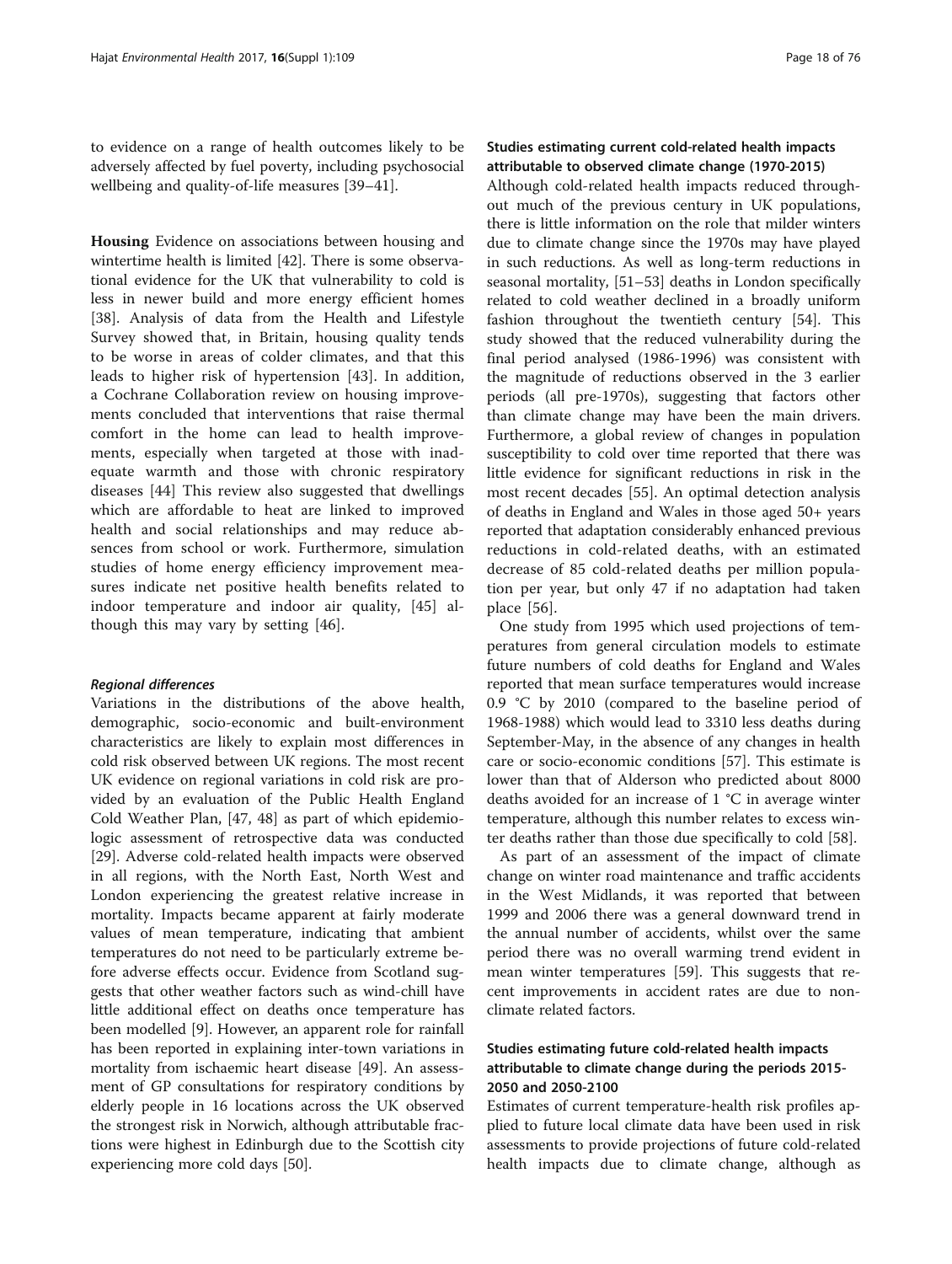illustrated in the previous section there are likely to be other factors also that will contribute to eventual burdens. The studies below mainly consider an increase in mean winter temperatures compared to today. Although cold spells may also become more common in future due to increased climate variability, such sustained periods of low temperatures are not associated with additional mortality risk compared to individual cold days [[20](#page-6-0)].

An assessment for the UK using an ensemble of 9 climate model realisations based on the medium emissions scenario (SRES A1B) reported that, in the absence of any adaptation by the population, a mean annual increase in cold-related deaths of 3% would be observed by the 2020s compared to current levels, followed by a decrease of 2% by the 2050s compared to current levels [[60\]](#page-7-0). Cold risk remained highest in the elderly, in particular those aged over 85 years. An increase in deaths was observed for the 2020s due to projected demographic changes (increased population size and ageing) offsetting any reduction in impacts due to warmer winters. Had population size and age structure been held constant, then a reduction in cold-deaths of 9% and 26% was projected by the 2020s and 2050s respectively. Reductions are observed in all regions of the UK, with the highest cold-related death rate being in Wales (61.1 deaths per 100,000 people by the 2050s) and the lowest rate in Northern Ireland (34.1 per 100,000 people), although the latter rate was based on the current temperature-mortality risk profile of the neighbouring North West region due to data unavailability. The UK-wide cold-related death rate was 62.3 per 100,000 people for the 2020s and 50.6 for the 2050s.

A previous assessment for England and Wales reported an annual decrease in cold deaths of 6353 by the year 2030 and 8922 by 2050, assuming no changes in health care and socio-economic conditions [\[57](#page-7-0)]. About 40% of these avoided deaths were in deaths due to ischaemic heart disease, with the rest mainly from cerebrovascular disease, chronic bronchitis and pneumonia. Hames and Vardoulakis showed a decrease of 24% in cold-related mortality over the period 2020s-2050s, based on current population levels [\[61](#page-7-0)]. Other work, which also did not model future demographic changes, observed a 25% reduction in cold-related by deaths by the 2050s [\[62\]](#page-7-0). Separate estimates have also been produced for London as part of a global assessment [\[63\]](#page-7-0).

The analysis of future burdens of traffic accidents in the West Midlands, using the UKCIP02 (UK Climate Impacts programme 2002) medium-high emission scenario, reported that a reduction in the number of days below 5 °C, leading to less days with slippery winter roads, will result in a reduction in the number of traffic accidents by 12% compared to a current annual

baseline of 2039 accidents [\[59](#page-7-0)]. For later periods, the paper reports a 43% reduction in accidents by the 2080s, although continuing improvements in vehicle technology and road safety may mean that this is a conservative estimate.

Returning to mortality impacts, these were estimated to decrease by 26% over the period 2050s-2080s, assuming no population changes [\[61](#page-7-0)]. Hajat et al. reported a 40% decrease in the UK by the 2080s compared to current levels, but this decrease would only be 12% if future demographic changes are taken into account [\[60](#page-7-0)]. The UK-wide cold-related death rate for the 2080s was 40.9 per 100,000 people. An extension to this work reported that cold deaths in the UK by the 2080s will still outnumber heat deaths by a factor of over 4, assuming current susceptibility [[64\]](#page-7-0). Although there are some arguments that climate change may not lead to a substantial reduction in winter mortality rates, [[65, 66\]](#page-7-0) the majority of assessments to date from the UK, which currently has a much higher burden from cold-related mortality than from heat-related mortality, project a greater reduction in cold-related deaths compared to the expected increase in heat-related deaths due to warmer summers. However, if temperatures continue to rise then heat-related impacts may eventually become more dominant [\[67](#page-7-0)]. There is little evidence from the UK on how climate change may affect rates of wintertime infections.

# Potential for impacts to be avoided by adaptation measures

Although milder winters due to climate change will likely mean that cold-related health impacts will reduce in future, there are likely to be other factors that will contribute to the changes. Despite population ageing and a progressive increase in the prevalence of cardiorespiratory disease, vulnerability to cold has reduced over the course of the previous century. [\[54\]](#page-6-0) Although not quantified, the reasons for this likely include developments in health care (including influenza vaccination), [[68\]](#page-7-0) improved nutrition during winter months, better support services, and improved housing [[51](#page-6-0)]. Indoor temperatures have risen as a result of improvements in building materials and standards, such that even today the age of a property remains an important determinant of indoor exposure, [[69\]](#page-7-0) which in turn broadly correlates with the risk of winter mortality [\[38\]](#page-6-0) and morbidity [\[70](#page-7-0)]. However, these trends may be undone by future increases in fuel prices. In 2014, 2.38 million households, representing approximately 10.6% of all households in England, were in fuel poverty (defined as requiring fuel costs that are above the national median level) [[71](#page-7-0)].

Factors that have reduced outdoor exposure to cold are also likely to have played a role in reducing vulnerability [[52](#page-6-0)]. These include increased car ownership,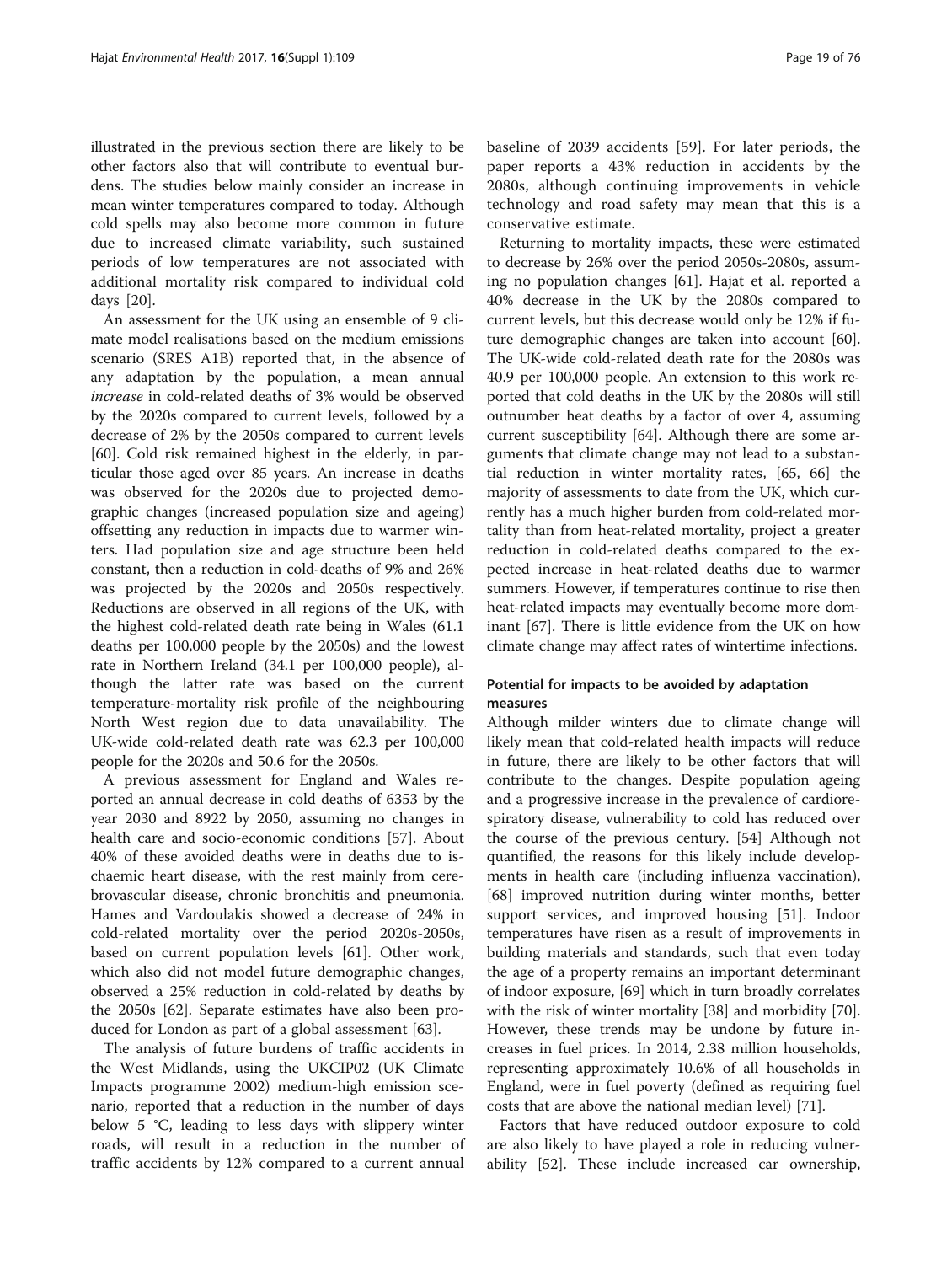climate-controlled transportation and shopping facilities, and improved clothing fabrics [\[72\]](#page-7-0). Measures such as windproofing bus shelters and better heating of waiting rooms could reduce the cold burden further [\[73](#page-7-0)]. It has been suggested that improved adaptation and acclimatisation to warmer summertime temperatures may increase vulnerability to cold in the future, although there is no evidence to support such maladaptation fears [\[55](#page-6-0)]. Although the number of traffic accidents related to wintertime weather are projected to reduce in future, the study authors warn that if a warmer climate results in budget cuts for highway maintenance then this may run the risk of reversing the declining trends [[59\]](#page-7-0).

Since the winter of 2011, England has had in operation a cold weather plan run by Public Health England ([https://www.gov.uk/government/publications/cold-weat](https://www.gov.uk/government/publications/cold-weather-plan-cwp-for-england) [her-plan-cwp-for-england\)](https://www.gov.uk/government/publications/cold-weather-plan-cwp-for-england). The plan provides advice for individuals, communities and agencies on how to prepare for and respond to severe cold weather, and initiates acute actions by health and social care professionals and other community organisations to strengthen the protection and support of vulnerable individuals when cold weather is forecast. As well as a recent process evaluation of this plan, [[29, 47, 48\]](#page-6-0) and possible future changes to the alert system employed, [\[74](#page-7-0)] further qualitative information has led to updates to the plan which the authors describe as an example of pragmatic evidence-based policy making [\[75](#page-7-0)]. To date, however, there is little quantitative evidence on the effectiveness of such plans either from England or elsewhere in the world. This lack of quantitative evidence also applies to most other types of cold-related health intervention measures. The arguable exception to this are home energy efficiency strategies, where there is enough evidence to suggest that these confer health benefits to some population groups [[76](#page-7-0)–[79](#page-7-0)].

# Conclusions

Although concerns about global warming have focussed recent attention on the dangers of exposure to hot weather, cold-related exposure remains a much greater public health problem in the UK. This may be exacerbated by future population ageing and possible increases in fuel prices. Although climate change is likely to lead to a reduction in future cold-related health impacts, intervention measures designed to minimise cold exposure and reduce fuel poverty will also play a key role in determining current and future health burdens associated with cold weather. The following evidence gaps are identified:

 There is no consensus on the role, if any, that deprivation plays on cold-related mortality and morbidity.

- With perhaps the exception of home energy efficiency interventions, there is limited quantitative evidence on the effectiveness of adaptation measures in reducing cold-related health impacts.
- The contribution that observed climate change since the 1970s has made on observed reductions in coldrelated health burdens over previous decades needs to be better established.
- Although there is good information from risk assessments on the expected burdens of cold-related health due to climate change, future assessments could be improved by factoring-in spontaneous and planned adaptation options into estimates, and also by characterising the relative uncertainties contributed by the various elements of the assessment process.

#### Open peer review

Peer review reports for this article are available in Additional file 1.

# Additional file

[Additional file 1:](dx.doi.org/10.1186/s12940-017-0323-4) Open peer review. (PDF 180 kb)

#### Acknowledgements

This review was funded under the Living With Environmental Change (LWEC) programme.

This paper is a reduced version of a technical paper provided in support of a Health Report Card produced for the UK Living With Environmental Change (LWEC) Network.

#### Funding

Publication of this article was funded by the UK Living With Environmental Change (LWEC) Network. LWEC was succeeded in 2016 by the Research and Innovation for our Dynamic Environment (RIDE) Forum [\(http://www.nerc.ac.uk/](http://www.nerc.ac.uk/research/partnerships/ride/) [research/partnerships/ride/](http://www.nerc.ac.uk/research/partnerships/ride/)).

#### Availability of data and materials

Not applicable.

#### About this supplement

This article has been published as part of Environmental Health Volume 16 Supplement 1, 2017: Special Issue on the impact of climate change on health in the UK. The full contents of the supplement are available online at [https://ehjournal.biomedcentral.com/articles/supplements/](https://ehjournal.biomedcentral.com/articles/supplements/volume-16-supplement-1) [volume-16-supplement-1.](https://ehjournal.biomedcentral.com/articles/supplements/volume-16-supplement-1)

#### Author's contributions

SH conducted the review and wrote the manuscript.

#### Ethics approval and consent to participate

Not applicable.

### Consent for publication

Not applicable.

#### Competing interests

The author declares that they have no competing interest.

#### Publisher's Note

Springer Nature remains neutral with regard to jurisdictional claims in published maps and institutional affiliations.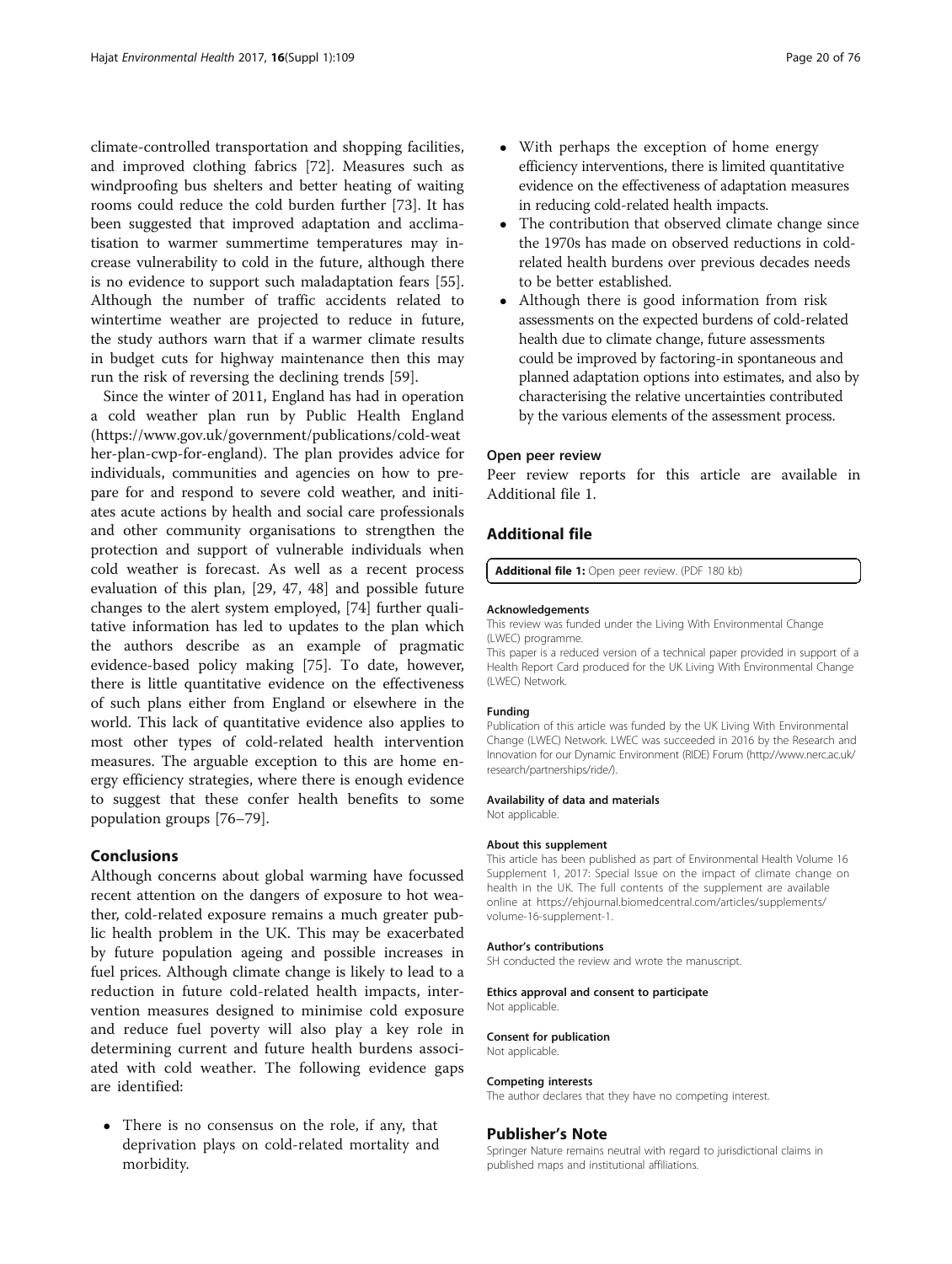### <span id="page-6-0"></span>Published: 5 December 2017

#### References

- Curwen M, Devis T. Winter mortality, temperature and influenza: has the relationship changed in recent years? Popul Trends. 1988;54:17–20.
- 2. Fowler, T., et al., Excess Winter Deaths in Europe: A multi-country descriptive analysis. Eur J Public Health. 2015;25(2):339-45. doi: [10.1093/eurpub/cku073.](http://dx.doi.org/10.1093/eurpub/cku073)
- 3. Healy JD. Excess winter mortality in Europe: a cross country analysis identifying key risk factors. J Epidemiol Community Health. 2003;57:784–9.
- 4. Hajat S, Gasparrini A. The excess winter deaths measure: why its use is misleading for public health understanding of cold-related health impacts. Epidemiology. 2016;27(4):486–91.
- 5. Staddon, P.L., H.E. Montgomery, and M.H. Depledge, Climate warming will not decrease winter mortality. Nature Climate Change. 2014. doi:[10.1038/](http://dx.doi.org/10.1038/nclimate2121) [nclimate2121.](http://dx.doi.org/10.1038/nclimate2121)
- Bhaskaran K, et al. Time series regression studies in environmental epidemiology. Int J Epidemiol. 2013;42:1187–95.
- Barnett AG. Temperature and cardiovascular deaths in the US elderly: changes over time. Epidemiology. 2007;18(3):369–72.
- 8. Hajat S, Kovats RS, Lachowycz K. Heat-related and cold-related deaths in England and Wales: who is at risk? Occup Environ Med. 2007;64(2):93–100.
- 9. Carder M, et al. The lagged effect of cold temperature and wind chill on cardiorespiratory mortality in Scotland. Occup Environ Med. 2005;62:702–10.
- 10. Zeka A, et al. The association of cold weather and all-cause and cause-specific mortality in the island of Ireland between 1984 and 2007. Environ Health. 2014; 13:104.
- 11. Analitis A, et al. Effects of cold weather on mortality: results from 15 European cities within the PHEWE project. Am J Epidemiol. 2008; 168(12):1397–408.
- 12. Gasparrini, A., et al., Mortality risk attributable to high and low ambient temperature: a multicountry observational study. Lancet, 2015. doi:[10.1016/](http://dx.doi.org/10.1016/S0140-6736(14)62114-0) [S0140-6736\(14\)62114-0](http://dx.doi.org/10.1016/S0140-6736(14)62114-0).
- 13. McGregor GR, Walters S, Wordley J. Daily hospital respiratory admissions and winter air mass types, Birmingham, UK. Int J Biometeorol. 1999;43:21–30.
- 14. Bhaskaran K, et al. Short term effects of temperature on risk of myocardial infarction in England and Wales: time series regression analysis of the myocardial Ischaemia National Audit Project (MINAP) registry. BMJ. 2010;341:c3823.
- 15. Hajat S, Haines A. Associations of cold temperatures with GP consultations for respiratory and cardiovascular disease amongst the elderly in London. Int J Epidemiol. 2002;31(4):825–30.
- 16. McGuinn L, et al. Ambient temperature and activation of implantable cardioverter defibrillators. Int J Biometeorol. 2013;57:655–62.
- 17. Thornes JE, et al. Ambulance call-outs and response times in Birmingham and the impact of extreme weather and climate change. Emerg Med J. 2014;31:220–8.
- 18. Hughes HE, et al. Using an emergency department Syndromic surveillance system to investigate the impact of extreme cold weather events. Public Health. 2014;128:628–35.
- 19. Keatinge WR. Winter mortality and its causes. Int J Circumpolar Health. 2002; 61(4):292–9.
- 20. Barnett AG, et al. Cold and heat waves in the United States. Environ Res. 2012;112:218–24.
- 21. Beynon C, et al. The cost of emergency hospital admissions for falls on snow and ice in England during winter 2009/10: a cross sectional analysis. Environ Health. 2011;10:60.
- 22. Murray IR, Howie CR, Biant LC. Severe weather warnings predict fracture epidemics. Injury. 2011;42:687–90.
- 23. Crawford JR, Parker MJ. Seasonal variation of proximal femoral fractures in the United Kingdom. Injury. 2003;34:223–5.
- 24. Chesser TJ, et al. The influence of outside temperature and season on the incidence of hip fractures in patients over the age of 65. Age Ageing. 2002; 31:343–8.
- 25. Parker MJ, Martin S. Falls, hip fractures and the weather. Eur J Epidemiol. 1994;10:441–2.
- 26. Ralis ZA. Epidemic of fractures during period of snow and ice. Br Med J (Clin Res Ed). 1981;282:603–5.
- 27. Conlon KC, et al. Preventing cold-related morbidity and mortality in a changing climate. Maturitas. 2011;69(3):197–202.
- 28. Wilkinson P, et al. Vulnerability to winter mortality in elderly people in Britain: population based study. BMJ. 2004;329(7467):647.
- 29. Hajat S, et al. Public health vulnerability to wintertime weather: time-series regression and episode analyses of national mortality and morbidity databases to inform the cold weather plan for England. Public Health. 2016;137:26–34.
- 30. Parsons N, et al. Modelling the effects of the weather on admissions to UK trauma units: a cross-sectional study. Emerg Med J. 2011;28:851–5.
- 31. Sartini C, et al. Effect of cold spells and their modifiers on cardiovascular disease events: evidence from two prospective studies. Int J Cardiol. 2016; 218:275–83.
- 32. Goodwin J. A deadly harvest: the effects of cold on older people in the UK. Br J Community Nurs. 2007;12(1):23–6.
- 33. Osman LM, et al. A randomised trial of home energy efficiency improvement in the homes of elderly COPD patients. Eur Respir J. 2010;35:303–9.
- 34. Bakerly ND, et al. The effect of COPD health forecasting on hospitalisation and health care utilisation in patients with mild-to-moderate COPD. Chron Respir Dis. 2011;8:5–9.
- 35. Lawlor DA, Maxwell R, Wheeler BW. Rurality, deprivation, and excess winter mortality: an ecological study. J Epidemiol Community Health. 2002;56(5): 373–4.
- 36. Tanner LM, et al. Socioeconomic and behavioural risk factors for adverse winter health and social outcomes in economically developed countries: a systematic review of quantitative observational studies. J Epidemiol Community Health. 2013;67:1061–7.
- 37. Gemmell I, et al. Seasonal variation in mortality in Scotland. Int J Epidemiol. 2000;29(2):274–9.
- 38. Wilkinson P, Landon M, Armstrong B, Stevenson S, McKee M. Cold comfort: the social and environmental determinants of excess winter death in England, 1986-1996. York: Joseph Rowntree Foundation; 2001.
- 39. Hills J. Getting the measure of fuel poverty. Final report of the HIlls review of fuel poverty. CASE report 72. London: LSE/Dept Energy and Climate Change; 2012.
- 40. The Marmot Review Team for Friends of the Earth. The Health Impacts of Cold Homes and Fuel Poverty. London: Marmot Review Team and Friends of the Earth; 2011.
- 41. Liddell C, Morris C. Fuel poverty and human health: a review of recent evidence. Energy Policy. 2010;38:2987–97.
- 42. Barnard LF, et al. Excess winter morbidity and mortality: do housing and socio-economic status have an effect? Rev Environ Health. 2008;23(3):203–21.
- 43. Mitchell R, Blane D, Bartley M. Elevated risk of high blood pressure: climate and the inverse housing law. Int J Epidemiol. 2002;31:831–8.
- 44. Thomson, H., et al., Housing improvements for health and associated socioeconomic outcomes: a systematic review. 2013.
- 45. Hamilton I, et al. Health effects of home energy efficiency interventions in England: a modelling study. BMJ Open. 2015;5:e007298.
- 46. Wilkinson P, et al. Public health benefits of strategies to reduce greenhousegas emissions: household energy. Lancet. 2009;374(9705):1917–29.
- 47. Chalabi Z, et al. Evaluation of the cold weather plan for England: Modelling of cost-effectiveness. Public Health. 2016;137:13–9.
- 48. Jones L, Mays N. The experience of potentially vulnerable people during cold weather: implications for policy and practice. Public Health. 2016;137:20–5.
- 49. West RR, Lowe CR. Mortality from ischaemic heart disease inter-town variation and its association with climate in England and Wales. Int J Epidemiol. 1976;5: 195–201.
- 50. Hajat S, Bird W, Haines A. Cold weather and GP consultations for respiratory conditions by elderly people in 16 locations in the UK. Eur J Epidemiol. 2004;19(10):959–68.
- 51. Donaldson GC, Keatinge WR. Mortality related to cold weather in elderly people in southeast England, 1979-94. BMJ. 1997;315(7115):1055–6.
- 52. Keatinge WR, Coleshaw SR, Holmes J. Changes in seasonal mortalities with improvement in home heating in England and Wales from 1964 to 1984. Int J Biometeorol. 1989;33:71–6.
- 53. McDowall M. Long term trends in seasonal mortality. Popul Trends. 1981;26: 16–9.
- 54. Carson C, et al. Declining vulnerability to temperature-related mortality in London over the 20th century. Am J Epidemiol. 2006;164(1):77–84.
- 55. Arbuthnott K, et al. Changes in population susceptibility to heat and cold over time: assessing adaptation to climate change. Environ Health. 2016; 15(Suppl 1):33.
- 56. Christidis N, Donaldson GC, Stott PA. Causes for the recent changes in cold- and heat-related mortality in England and Wales. Clim Chang. 2010;102:539–53.